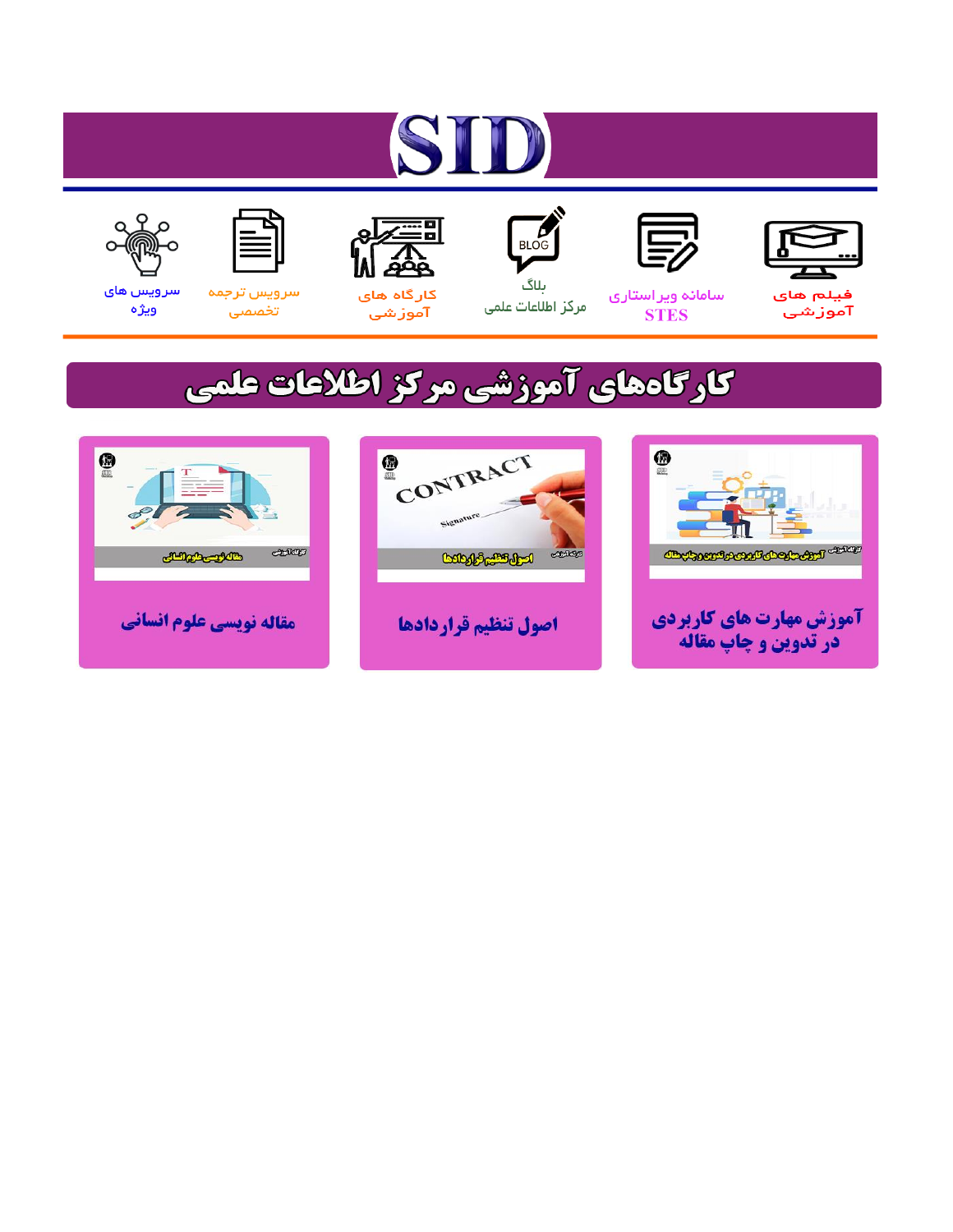

Original Article (Pages: 7595-7603)

# **Brain MRI Findings of Complicated Meningitis in Children: A Cross Sectional Study from Central Iraq**

Muna AG. Zghair<sup>1</sup>, \*Qays A. Hassan<sup>2</sup>, Hayder Y. Mohammed<sup>3</sup>

<sup>1</sup>Assitant Professor, Section of Radiology, Department of Medicine, College of Medicine, Al-Mustansiriyah University, Baghdad, Iraq.

<sup>2</sup>Assitant Professor, Section of Radiology, Department of Surgery, Al-Kindy College of Medicine, University of Baghdad, Baghdad, Iraq.

<sup>3</sup>Radiologist Specialist, Department of Radiology, Al-Yarmook Teaching Hospital, Baghdad, Iraq.

#### *Abstract*

#### *Background*

Meningitis is a common neurological emergency and a leading cause of death and neurological disability worldwide. MRI is extremely useful for detecting and monitoring the complications of meningitis. The purpose of this study was to describe the brain MRI findings in children with complicated meningitis.

#### *Materials and Methods*

This cross-sectional study was conducted in Radiology Department at the Central Pediatric Teaching Hospital, Baghdad, Iraq between the period of October 2015 and August 2017. A total of 40 children who were known cases of meningitis that not respond to the conventional treatment and examined with MRI were included in this study. MRI protocols were achieved with Variable Echo Multiplanar sequences and all the images were interpreted by two qualified radiologists for any intracranial findings.

#### *Results*

The mean age of patients was 3.3±3.2 years; 35% of them were infant age group. Females were more than males with a female to male ratio as 1.2:1. About half of children were diagnosed by MRI with necrosis, 30% of them with hydrocephalus, 15% of them with abscess and 7.5% of them with subdural effusion. The hydrocephalus was found among children with lower mean age and abscess was found among children with higher mean age children.

#### *Conclusion*

The main MRI findings of children with complicated meningitis were necrosis, hydrocephalus, abscess and subdural effusion.

*Key Words:* Children, Brain, Iraq, Meningitis, MRI.

\*Please cite this article as: Zghair MAG, Hassan QA, Mohammed HY. Brain MRI Findings of Complicated Meningitis in Children: A Cross Sectional Study from Central Iraq. Int J Pediatr 2018; 6(5): 7595-7603. DOI: **10.22038/ijp.2018.30179.2655**

*\*Corresponding Author:*

<u>.</u>

Email: qtimeme@yahoo.com

Received date: Feb.17, 2018; Accepted date: Mar.22, 2018

Qays A. Hassan, University of Baghdad, Al-Kindy College of Medicine, Al-Nahdha square, Postal address: 10071 University of Baghdad, Baghdad, Iraq.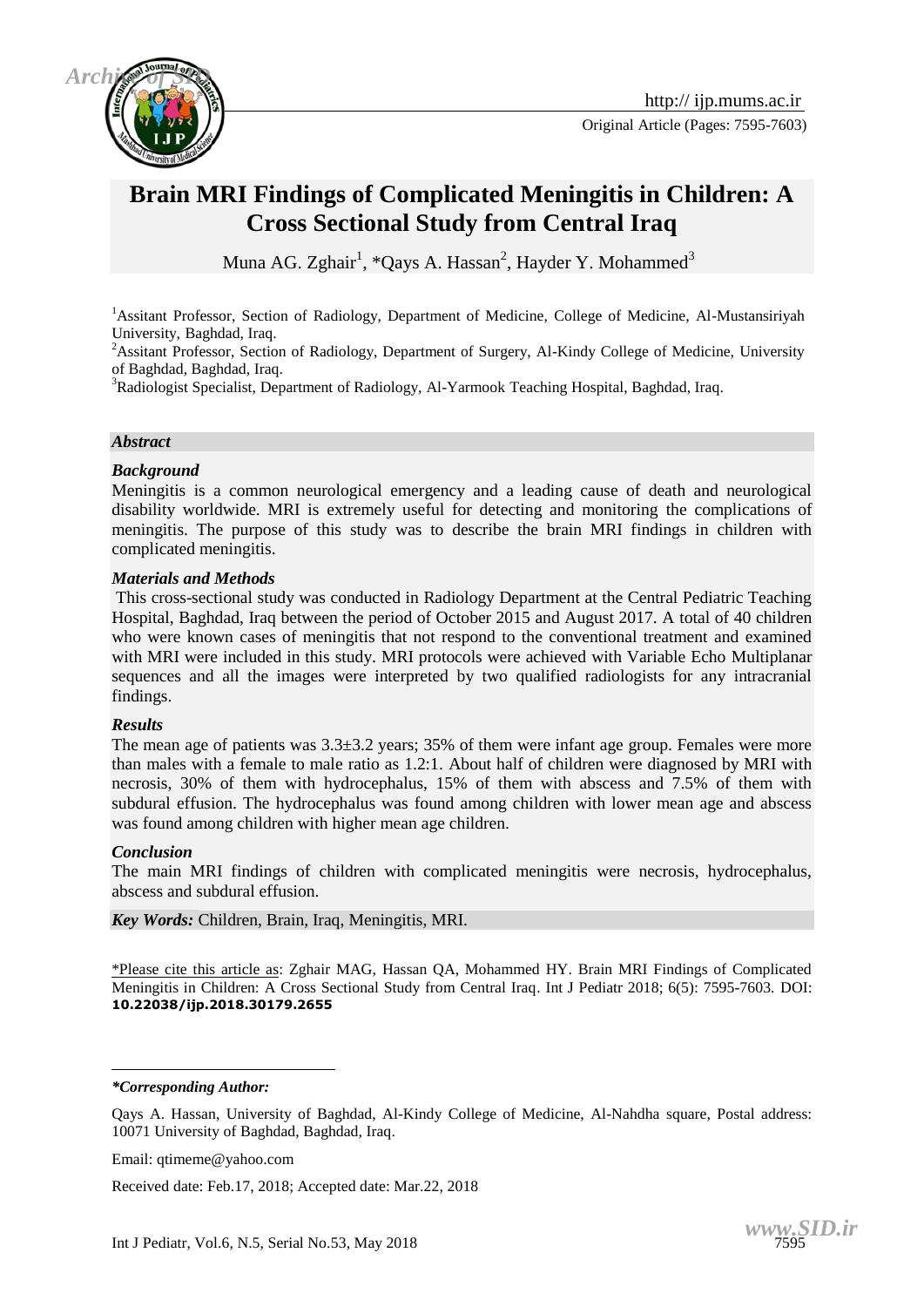# **1- INTRODUCTION**

 Meningitis is a serious clinical condition which proceeds immediately and can lead to significant morbidity. Even with proper treatment, meningitis can damage the brain and cause long-term complications (1-3). A child's prognosis after an episode of meningitis, depends upon the cause (the type of bacterium or virus), the severity of the illness, the time taken in diagnosis, and initiation of treatment, and the age of the child (3, 4). In developed countries such as the United States, approximately 15% of children with bacterial meningitis develop complications (1, 5, 6). Complications are more common in children who live in developing countries (7, 8). Conventional contrast-enhanced brain Magnetic resonance imaging (MRI) is the most sensitive radiological investigation for the diagnosis of meningitis because it serves to recognize the appearance and degree of inflammatory changes in the meninges as well as complications. Fluid-attenuated inversion recovery (FLAIR), and contrastenhanced MRIs serve to represent the complications of meningitis better than other images (9). These complications involve empyema, effusion, cerebritis, abscess, venous thrombosis, venous and arterial infarcts, ventriculitis, hydrocephalus, and edema (10). Distention of the subarachnoid space on MRI is the earliest finding in meningitis (9).

Several days after the onset of infection, the pia covering the brain and the arachnoid lining the dura mater develop vascular congestion; contrast injection may demonstrate enhancement of these meninges (9). Diffusion-weighted imaging (DWI) is used to characterize complications of meningitis such as cerebral infarction, purulent leptomeningitis, subdural empyema and cavernous sinus abscess formation (11). The purpose of the study was to describe brain MRI findings in children with complicated meningitis.

## **2- MATERIALS AND METHODS**

# **2-1. Study population**

 This cross-sectional study was conducted in Radiology Department at the Central Pediatric Teaching Hospital, Baghdad, Iraq, between the period of October 2015 and August 2017. The study included randomly 40 patients aged less than 10 years who were known cases of meningitis that not respond to the conventional treatment and referred to the Radiological Department with deteriorated clinical symptoms in spite of ongoing treatment medication. Ethical clearance for this study was obtained from the Central Pediatric Teaching Hospital Scientific and Ethics Committee (approval number 32 / 2015) before the commencement of the study. Informed consent for all patients' parents was obtained.

For descriptive purpose, the study groups regarding the age were divided into 4 categories (neonate, infant, less than 5 years, 5-10 years). The MRI was performed in a 1.5-Tesla MRI system (Magnetom Symphony, Siemens Medical Solutions, Erlangen, Germany). Sedation with oral chloral hydrate or ketamine (IV), 50mg/ml in a dose of 1-2 mg/kg was used in the young child who could not tolerate the examination study. Using head coils, imaging protocols include T1 weighted sagittal spine echo, axial T2 weighted turbo spine echo, coronal FLAIR, and Diffusion-weighted. All images were interpreted by two qualified radiologists for any intracranial findings. The radiologists used a high-resolution individual monitor for their interpretation of the MR images and a special formatting sheet for gathering the observed findings.

## **2.2. Statistical analysis**

Every one of patients' information entered utilizing automated factual programming;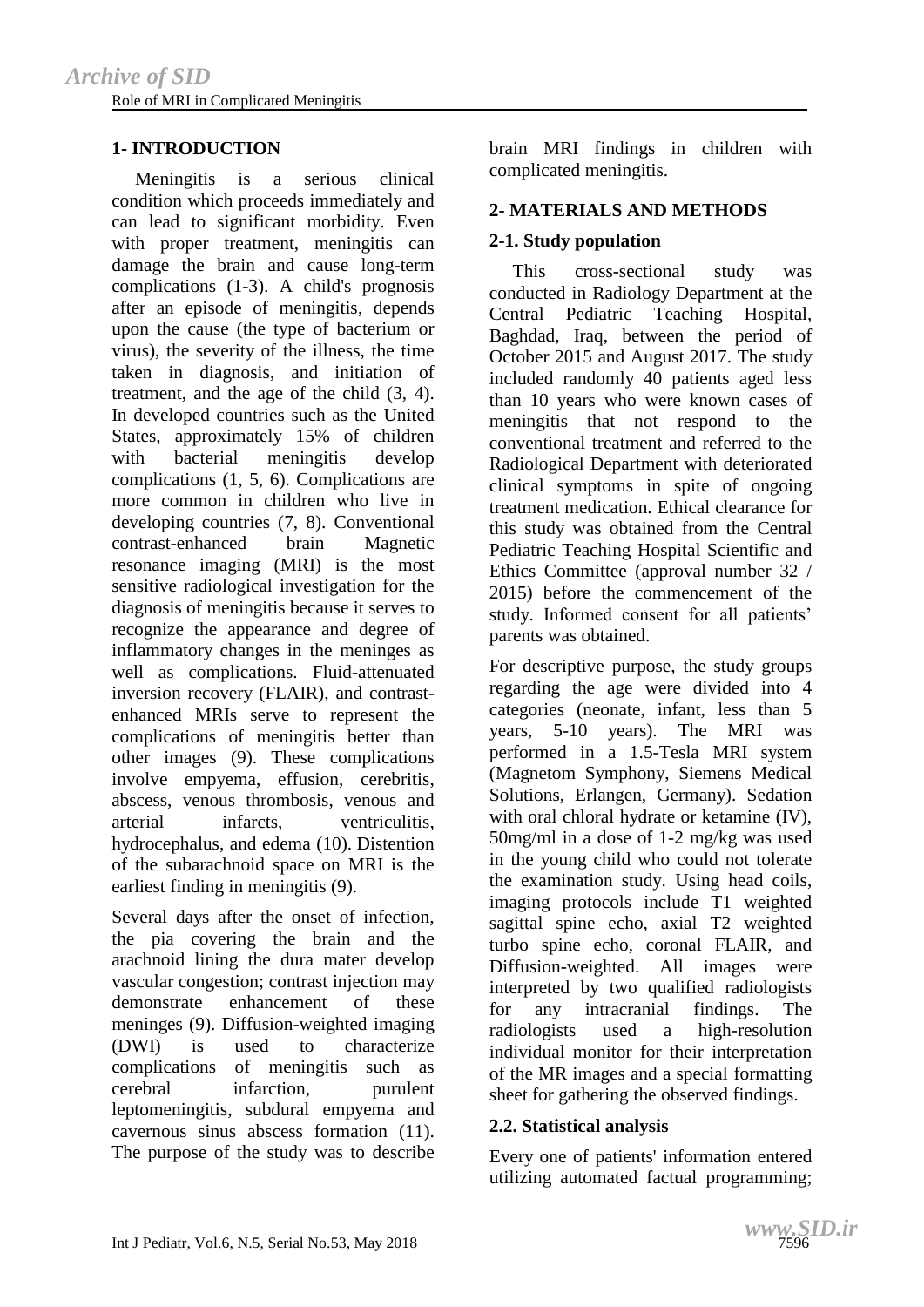#### Zghair et al.

Statistical Package for Social Sciences (SPSS) form 21.0 was utilized. Engaging measurements displayed as (mean ± standard deviation), and frequencies as rates. Kolmogorov Smirnov test checked the ordinariness of the information set. Fisher's correct test utilized when the expected variable was fewer than 20%. One way ANOVA investigation was utilized to look at between more than two means. In all factual examination, level of criticalness (p-value) set at  $\leq 0.05$  and the outcome displayed as tables and additionally charts.

## **3- RESULTS**

 To describe brain MRI findings with complicated meningitis, a total of 40 children with meningitis were included in this study. The mean age of these children was  $3.3\pm3.2$  years;  $35\%$  of them were infant age group, 27.5% were 5-10 years, 20% were less than 5 years age and 17.5% of them were in neonatal age group. Females were more than males with a female to male ratio as 1.2:1. All these findings were shown in **Table.1**.

Generally, about half of children were diagnosed by MRI with necrosis, 30% of them with hydrocephalus, 15% of them with abscess, and 7.5% of them with subdural effusion. All these findings were shown in **Table.2**. Three children were diagnosed by MRI with diffuse temporaloccipital restricted diffusion and 3 children were diagnosed with parietal necrosis (**Figure.1**). Two children were diagnosed with left temporal venous thrombosis, 2 children were diagnosed with ventriculitis

(**Figure.2**), 3 children were diagnosed with subdural effusion (**Figure.3**), 2 children were diagnosed with tuberous sclerosis, 2 children were diagnosed with multiple white matter necrosis and tuberous sclerosis, 2 children were diagnosed with thalamic and basal ganglia infarction, 2 children were diagnosed with bilateral basal ganglia infarction, 2 children were diagnosed with subdural empyema and triventricular hydrocephalus. MRI revealed that each one child had the following after meningitis; hemorrhagic necrosis, multiple bilateral basal ganglia ischemia, bilateral parieto-occipital white matter small vessel ischemia, bilateral non-symmetrical focal necrosis of white matter and basal ganglia, diffuse parieto-frontal necrosis, bilateral parietal necrosis, diffuse necrotic foci, tri hydrocephalus and cerebral necrosis, periventricular restricted edema, basal ganglia necrosis, diffuse bilateral cortical necrosis, temporal brain abscess, ventriculitis and triventricular hydrocephalus and cerebral abscess (**Figures 4 and 5**).

All these findings were shown in **Table.3**. No significant differences between children with different general diagnosis regarding their age and gender as shown in **Table.4** (P>0.05). The results showed that there were no significant differences between age children with different general diagnosis regarding their mean age (p=0.8). However, hydrocephalus was found among children with lower mean age and abscess was found among children with higher mean age children as revealed in **Figure.6**.

**Table-1:** Demographic characteristics of children included in the present study

| Variables                               | Number | Percent |  |  |  |
|-----------------------------------------|--------|---------|--|--|--|
| Age, mean $SD(3.3\pm3.2 \text{ years})$ |        |         |  |  |  |
| Neonate                                 |        | 17.5    |  |  |  |
| Infant                                  | 14     | 35.0    |  |  |  |
| Less than 5 years children              |        | 20.0    |  |  |  |
| 5-10 years children                     |        | 27.5    |  |  |  |
| Total                                   | 40     | 100.0   |  |  |  |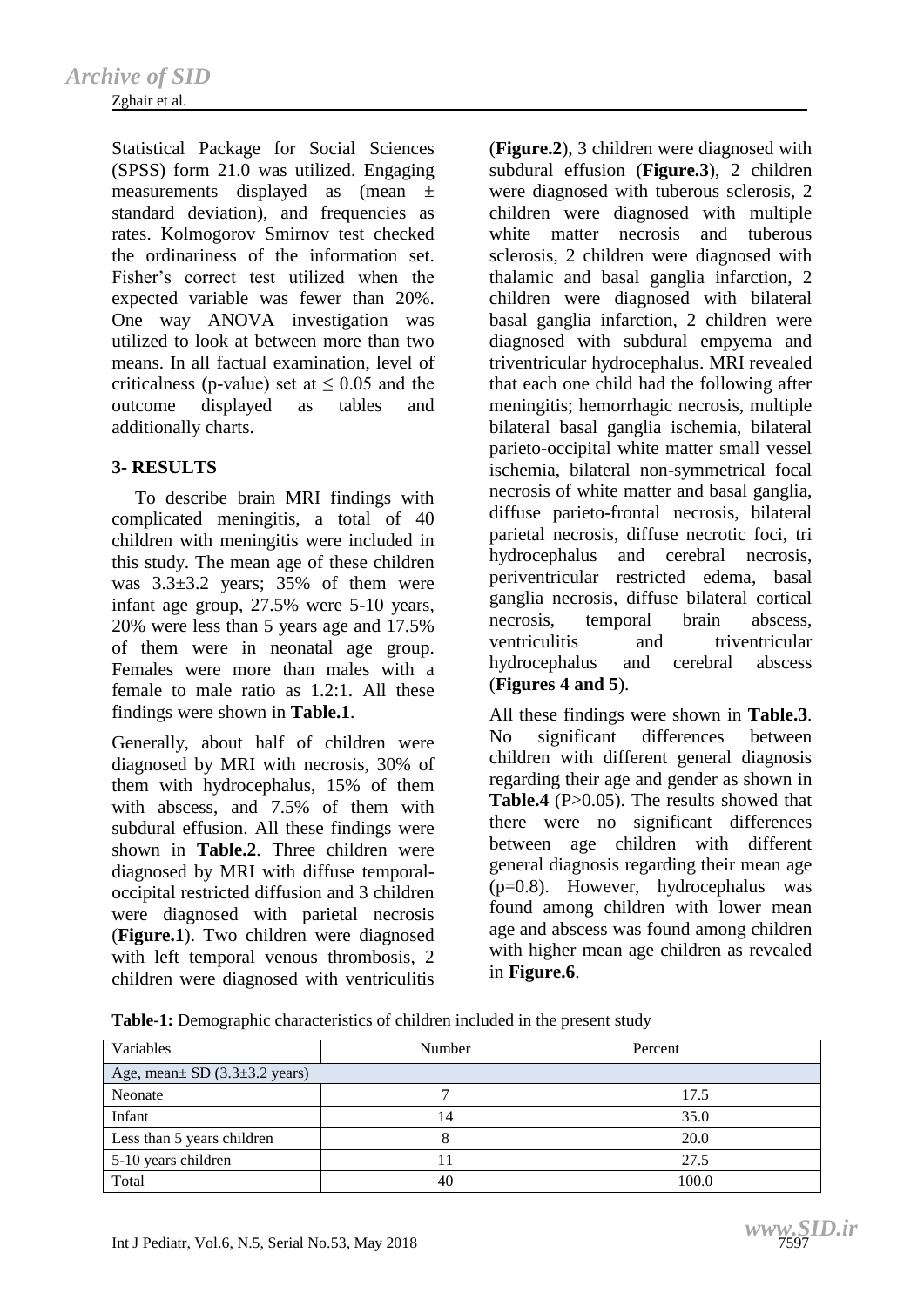# *[Archive of SID](www.sid.ir)*

# Role of MRI in Complicated Meningitis

| Gender |          |       |  |  |  |
|--------|----------|-------|--|--|--|
| Male   | 10       | 45.0  |  |  |  |
| Female | າາ<br>∠∠ | 55.0  |  |  |  |
| Total  | 40       | 100.0 |  |  |  |

**Table-2:** The general diagnosis of children included in the present study

| General diagnosis | Number | Percent |
|-------------------|--------|---------|
| Hydrocephalus     | 12     | 30.0    |
| Necrosis          | 19     | 47.5    |
| Abscess           |        | 15.0    |
| Subdural effusion |        | 7.5     |
| Total             | 40     | 100.0   |



**Fig.1**: Axial DW image in a 7 years male patient shows right parietal white matter necrosis. DW: diffusion-weighted.



**Fig.2**: Axial DW image in a 9 years old female shows ventriculitis. DW: diffusion-weighted.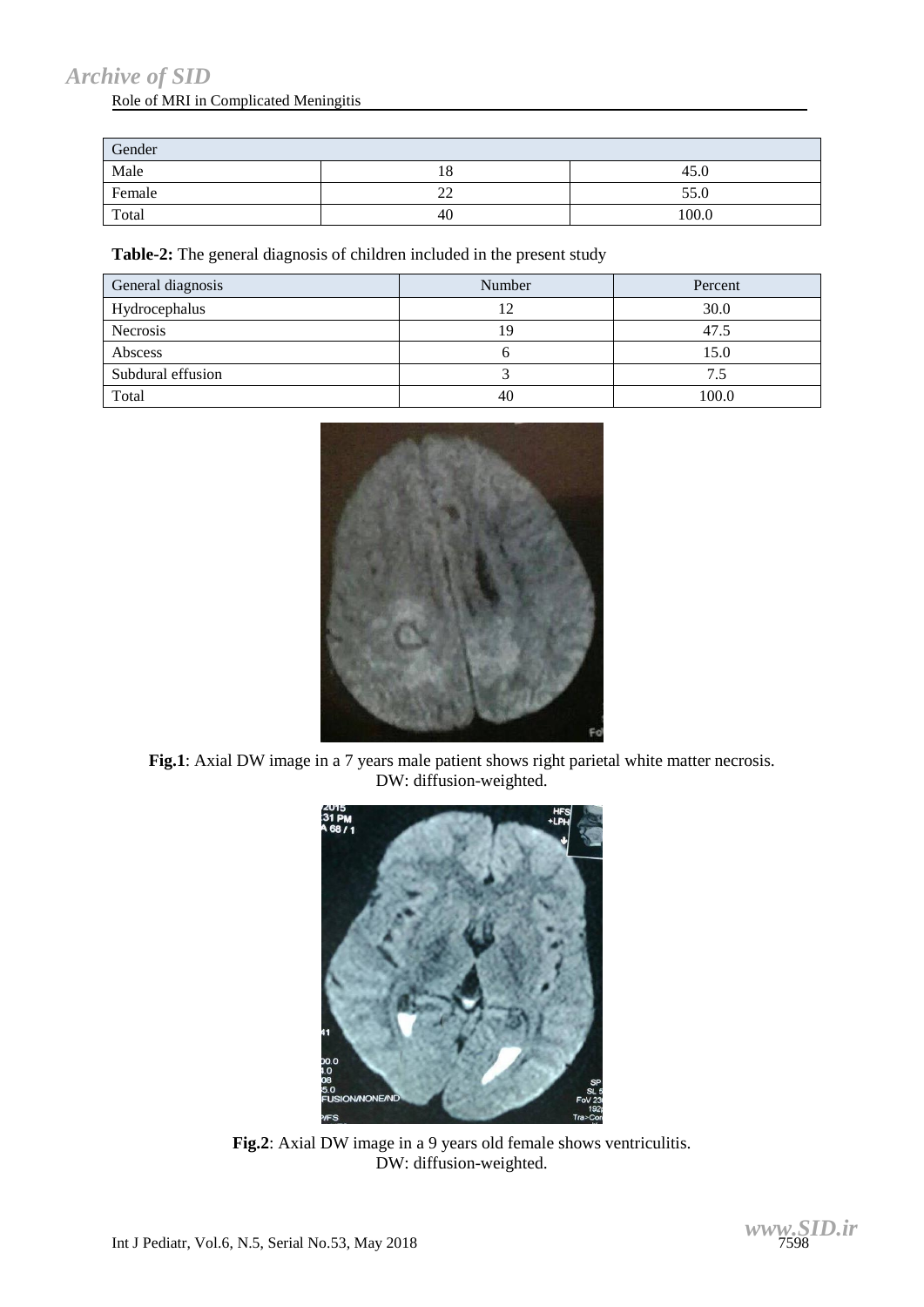

**Fig.3**: Axial T2 MRI image in a 7 months male patient shows bilateral moderate subdural effusion.



**Fig.4**: Axial T2 MRI image in a 10 years old male show massive hydrocephalus with periventricular edema.



**Fig.5**: Axial T1 post-contrast MRI image in a 7 years female patient shows left-sided parietal abscess.

$$
WWW, \underset{7599}{SID}.\textit{ir}
$$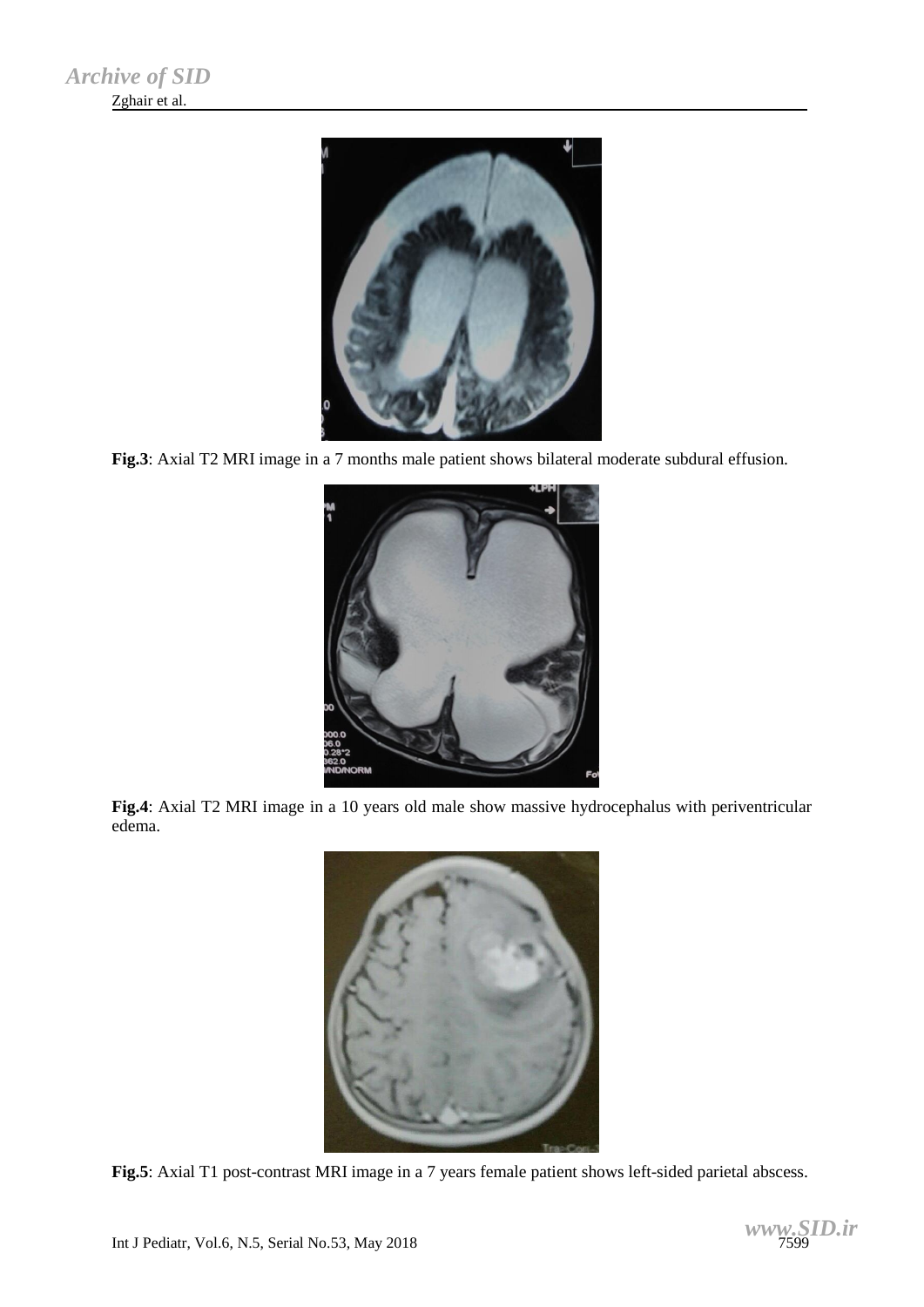Role of MRI in Complicated Meningitis

| Detailed diagnosis                                             | Number         | Percent          |
|----------------------------------------------------------------|----------------|------------------|
| Left temporal venous thrombosis                                | $\overline{2}$ | 5.0              |
| Hemorrhagic necrosis                                           | $\mathbf{1}$   | 2.5              |
| Multiple bilateral basal ganglia ischemic necrosis             | 1              | 2.5              |
| Bilateral parieto-occipital white matter small vessel ischemia | 1              | 2.5              |
| Ventriculitis                                                  | $\overline{2}$ | 5.0              |
| Bilateral focal necrosis of white matter and basal ganglia     | $\mathbf{1}$   | 2.5              |
| Bilateral periventricular deep white matter ischemia           | 1              | 2.5              |
| Subdural effusion                                              | 3              | 7.5              |
| Tuberous sclerosis                                             | $\overline{2}$ | 5.0              |
| Multiple white matter necrosis & tuberous sclerosis            | $\overline{2}$ | 5.0              |
| Thalamic and basal ganglia infarction                          | $\overline{2}$ | 5.0              |
| Diffuse temporo-occipital restricted diffusion                 | 3              | 7.5              |
| Bilateral basal ganglia infarction                             | $\overline{2}$ | 5.0              |
| Subdural empyema                                               | $\overline{2}$ | 5.0              |
| Diffuse parieto-frontal necrosis                               | $\mathbf{1}$   | 2.5              |
| Bilateral parietal necrosis                                    | $\mathbf{1}$   | 2.5              |
| Parietal necrosis                                              | 3              | 7.5              |
| Diffuse necrotic foci                                          | $\mathbf{1}$   | 2.5              |
| Tri hydrocephalus and cerebral necrosis                        | 1              | 2.5              |
| Periventricular restricted edema                               | $\mathbf{1}$   | 2.5              |
| Basal ganglia necrosis                                         | 1              | 2.5              |
| Diffuse bilateral cortical necrosis                            | 1              | $\overline{2.5}$ |
| Temporal brain abscess                                         | 1              | 2.5              |
| Tri ventricular hydrocephalus                                  | $\mathfrak{D}$ | 5.0              |
| Ventriculitis and triventricular hydrocephalus                 | 1              | 2.5              |
| Cerebral abscess                                               | $\mathbf{1}$   | 2.5              |
| Total                                                          | 40             | 100.0            |

| Table-3: Detailed diagnosis of children included in the present study |  |
|-----------------------------------------------------------------------|--|
|-----------------------------------------------------------------------|--|

**Table-4:** Distribution of children' demographic characteristics according to general diagnosis.

| Variables         | Hydrocephalus  |         | <b>Necrosis</b> |         | Abscess        |         | Effusion       |         | $*P-$ |
|-------------------|----------------|---------|-----------------|---------|----------------|---------|----------------|---------|-------|
|                   | Number         | Percent | Number          | Percent | Number         | Percent | Number         | Percent | value |
| Age               |                |         |                 |         |                |         |                |         |       |
| Neonate           |                | 8.3     | 5               | 26.3    | 1              | 16.7    | $\theta$       |         |       |
| Infant            | 7              | 58.3    | 4               | 21.1    | 1              | 16.7    | 2              | 66.7    | 0.4   |
| Less than 5 years | 1              | 8.3     | 5               | 26.3    | 2              | 33.3    | $\theta$       |         |       |
| 5-10 years        | 3              | 25.0    | 5               | 26.3    | $\overline{2}$ | 33.3    | 1              | 33.3    |       |
| Gender            |                |         |                 |         |                |         |                |         |       |
| Male              | $\overline{7}$ | 58.3    | 8               | 42.1    | $\overline{2}$ | 33.3    | 1              | 33.3    | 0.7   |
| Female            | 5              | 41.7    | 11              | 57.9    | $\overline{4}$ | 66.7    | $\overline{2}$ | 66.7    |       |

\*Fishers exact test.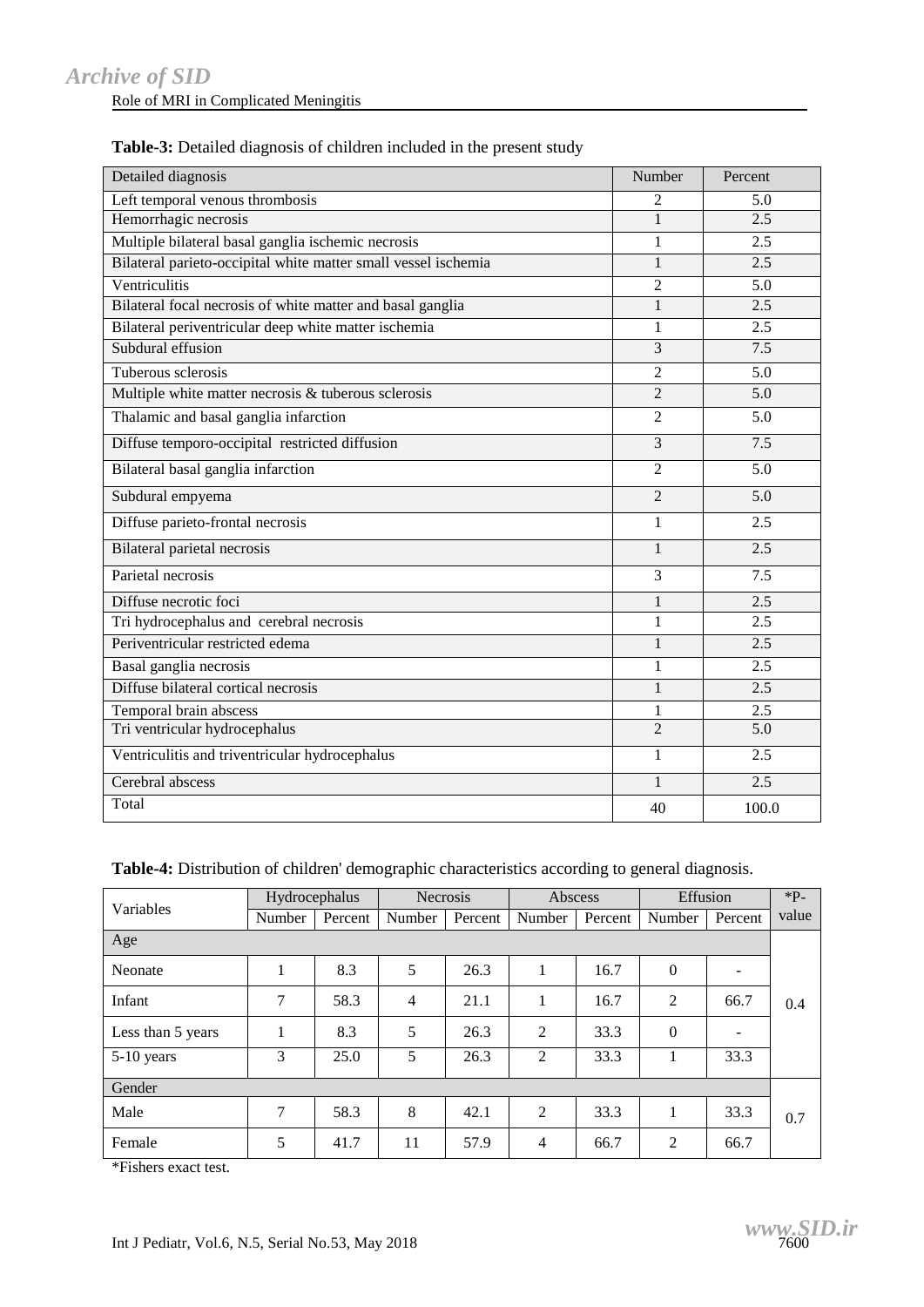Zghair et al.



Fig.6: Mean age distribution according to general diagnosis.

# **4- DISCUSSION**

 Meningitis continues to be an important disease throughout the world and can be a life-threatening emergency if not suspected, appropriately diagnosed, and managed expeditiously (12). In children, MRI is widely accepted for its safety and high soft-tissue resolution. It is better than sonography in determining the presence of the complications, mainly in the posterior fossa. It has the additional benefit of not utilizing ionizing radiation (13). Imaging of brain used principally to recognize complications of meningitis and to eliminate focal brain lesions mimicking meningitis. The present study showed that necrosis was the main MRI finding for children with complicated meningitis, followed by hydrocephalus, abscess and subdural effusion. These findings are consistent with results of Dietemann et al. (14) study in Spain which stated that MRI is valuable to demonstrate the presence meningeal diseases, especially among children. The current study revealed that frequent MRI findings among children with meningitis were subdural effusion. diffuse temporal-occipital restricted diffusion, and parietal necrosis. These findings are close to results of Kamra et al. (15) study in India which reported that MRI is an important technique for detection and characterization of infectious meningitis of different etiology. MRI is the best imaging tool to assess the intracranial and intraspinal meninges and meningitis (16). In one study designed and achieved by Appenzeller et al. (17) were presented a comparison between MRI and CT. MRI has been observed to be more useful than computed tomography (CT) in describing and outlining the lesions. In addition, it show pathologies not regularly detected on CT. Also, the appearance of focal findings on MRI indicates real cerebral disease, which is an essential feature in differentiating drug complicating effects or primary psychiatric disease. In the present study, the higher mean age of children was related with MRI brain abscess and lower mean age of them was related to MRI hydrocephalus. This is similar to results of Vaswani et al. (18) study in Pakistan. The common age groups of children with meningitis in our study were neonate and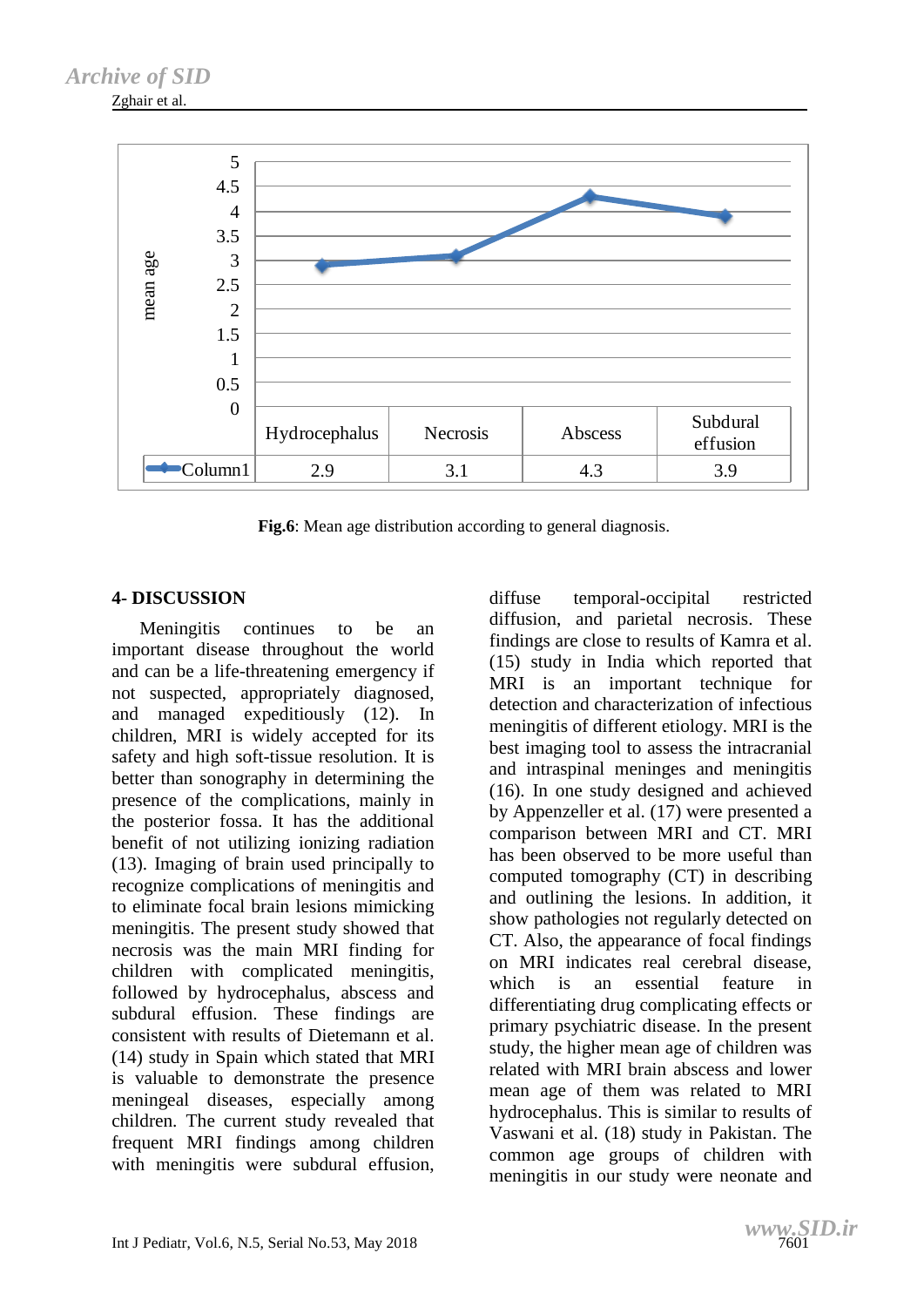newborn child age with slight female predilection. These results were in lining with reports of Brouwer et al. (19) considered in the Netherlands. There was a dramatic shift in the meantime of cases of bacterial meningitis, from 15 months of age in 1986 to 25 years old in 1995, in light of the fact that most cases of Haemophilus meningitis reported before immunization occurred in babies and children aged 6 to 12 months. This notice highlighted the importance of immunization and showed the necessity for the improvement of compelling conjugate antibodies against the other basic meningeal pathogens (19).

#### **4-1. Limitations of the study**

There are some limitations in the present study such as loss of follow up in some cases; it was a single center study, infrequent availability of general anesthesia and motion artifacts in some cases. However the results of this study encouraging physicians and radiologists to apply MRI as a diagnostic choice of meningitis among children. Further national multi-center studies on MRI findings of childhood meningitis must be supported.

## **5- CONCLUSION**

 According to the results of this study, magnetic resonance imaging is a useful diagnostic tool for detection and characterization of childhood meningitis of different etiology. The main MRI findings of children with complicated meningitis were necrosis, hydrocephalus, abscess and subdural effusion. Age of children with meningitis increased with the brain abscess and decreased with hydrocephalus.

## **6- CONFLICT OF INTEREST:** None.

## **7- REFERENCES**

1. Pickering LK, Baker CJ, Kimberlin DW. Red book: 2012 report of the Committee on Infectious Diseases.  $29<sup>th</sup>$  ed. American Academy of Pediatrics; 2012:345–52.

2. Prober CG, Dyner L: Acute bacterial meningitis beyond the neonatal period. In Kliegman RM, Stanton BF, Schor NF, St. Geme JWIII, Behrman RE, eds. Nelson Textbook of pediatrics.  $19<sup>th</sup>$ ed. Philadelphia, PA: Elsevier Saunders; 2011: 2087–95.

3. Prober CG, Dyner L. Eosinophylic meningitis. In kliegman RM, Stanton BF, Schor NF, St. Geme JWIII, Behrman RE, eds. Nelson Text book of Pediatrics.19th ed. Philadelphia, PA: Elsevier Saunders; 2011: 2097–9.

4. Van de Beek D, de Gans J, Spanjaard L, Weisfelt M, Reitsma JB, Vermeulen M. Clinical features and prognostic factors in adults with bacterial meningitis. N Engl J Med 2004; 351(18):1849-59.

5. Heckenberg SG, de Gans J, Brouwer MC, Weisfelt M, Piet JR, Spanjaard L, et al. Clinical features, outcome, and meningococcal genotype in 258 adults with meningococcal meningitis: a prospective cohort study. Medicine. 2008; 87(4):185-92.

6. Dalal A, Ahmad H. Austrian syndrome (pneumococcal pneumonia, meningitis, and endocarditis): a case report. Am J Med Sci. 2008; 336(4): 354-5.

7. Hoffman O, Weber JR. Review: Pathophysiology and treatment of bacterial meningitis. Ther Adv Neurol Disord. 2009; 2(6):401-12.

8. Schmidt H, Heimann B, Djukic M, Mazurek C, Fels C, Wallesch CW, et al. Neuropsychological sequelae of bacterial and viral meningitis. Brain 2006; 129: 333-45.

9. Kastrup O, Wanke I, Maschke M. Neuroimaging of infections. NeuroRx 2005; 2(2): 324–32.

10. Grimwood K, Anderson P, Anderson V, Tan L, Nolan T. Twelve year outcomes following bacterial meningitis: further evidence for persisting effects. Arch Dis. Child. 2000; 83(2):111-6.

11. Gaviani P, Schwartz RB, Hedley-Whyte ET, [Ligon KL,](https://www.ncbi.nlm.nih.gov/pubmed/?term=Ligon%20KL%5BAuthor%5D&cauthor=true&cauthor_uid=15891169) [Robicsek A,](https://www.ncbi.nlm.nih.gov/pubmed/?term=Robicsek%20A%5BAuthor%5D&cauthor=true&cauthor_uid=15891169) [Schaefer P,](https://www.ncbi.nlm.nih.gov/pubmed/?term=Schaefer%20P%5BAuthor%5D&cauthor=true&cauthor_uid=15891169) et al. Diffusion-weighted imaging of fungal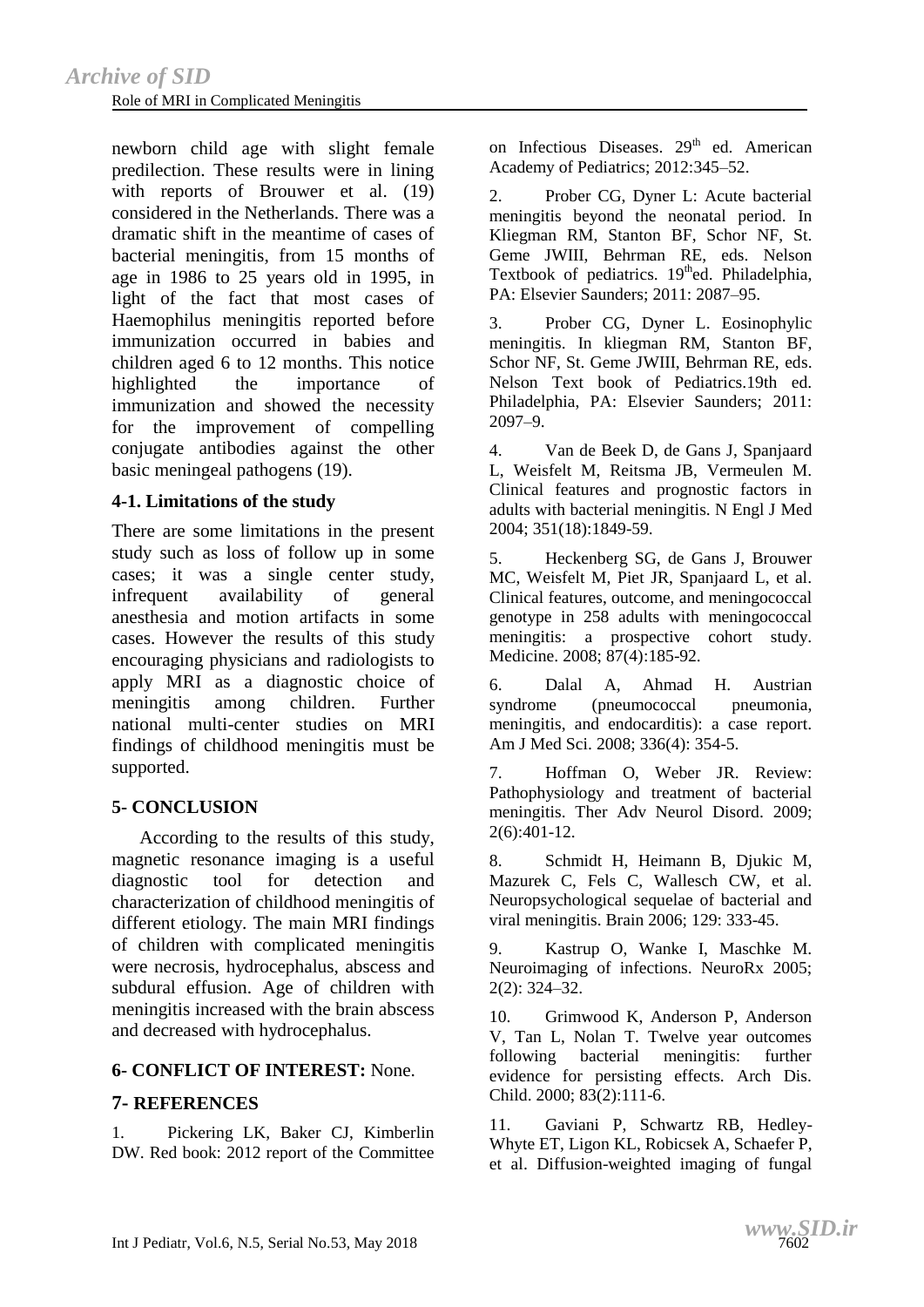#### Zghair et al.

cerebral infection. AJNR Am J Neuroradiol 2005; 26(5):1115–21.

12. Nudelman Y, Tunkel AR. Bacterial meningitis: epidemiology, pathogenesis and management update. Drugs 2009: 69 (18): 2577–96.

13. Yikilmaz A, Taylor GA. Sonographic findings in bacterial meningitis in neonates and young infants. Pediatr Radiol 2008; 38(2):129-37.

14. Dietemann JL, Correia Bernardo R, Bogorin A, Abu Eid M, Koob M, Nogueira T, et al. Normal and abnormal meningeal enhancement: MRI features. J Radiol 2005; 86(11):1659-83.

15. Kamra P, Azad R, Prasad KN, Jha S, Pradhan S, Gupta RK. Infectious meningitis: prospective evaluation with magnetization transfer MRI. Br J Radiol 2004; 77(917):387- 94.

16. Meltzer CC, Fukui MB, Kanal E, Smirniotopoulos JG. MR imaging of the meninges. Part I. National anatomic features and nonneoplastic disease. Radiology 1996; 201: 297-308.

17. Appenzeller S, Kobayashi E, Costallat LTL, Zanardi VDA, Neto JMR, Damasceno BP, et al. Magnetic resonance imaging in the evaluation of patients with aseptic meningoencephalitis and connective tissue disorders. Arq. Neuro-Psiquiatr 2000; 58 (1):  $45 - 51$ .

18. Vaswani AK, Nizamani WM, Ali M, Aneel G, Shahani BK, Hussain S. Diagnostic Accuracy of Contrast-Enhanced FLAIR Magnetic Resonance Imaging in Diagnosis of Meningitis Correlated with CSF Analysis. ISRN Radiology 2014, Article ID 578986, 7 pages.

19. Brouwer MC, Tunkel AR, van de Beek D. Epidemiology, Diagnosis, and Antimicrobial Treatment of Acute Bacterial Meningitis. Clin Microbiol Rev. 2010; 23(3):467-92.